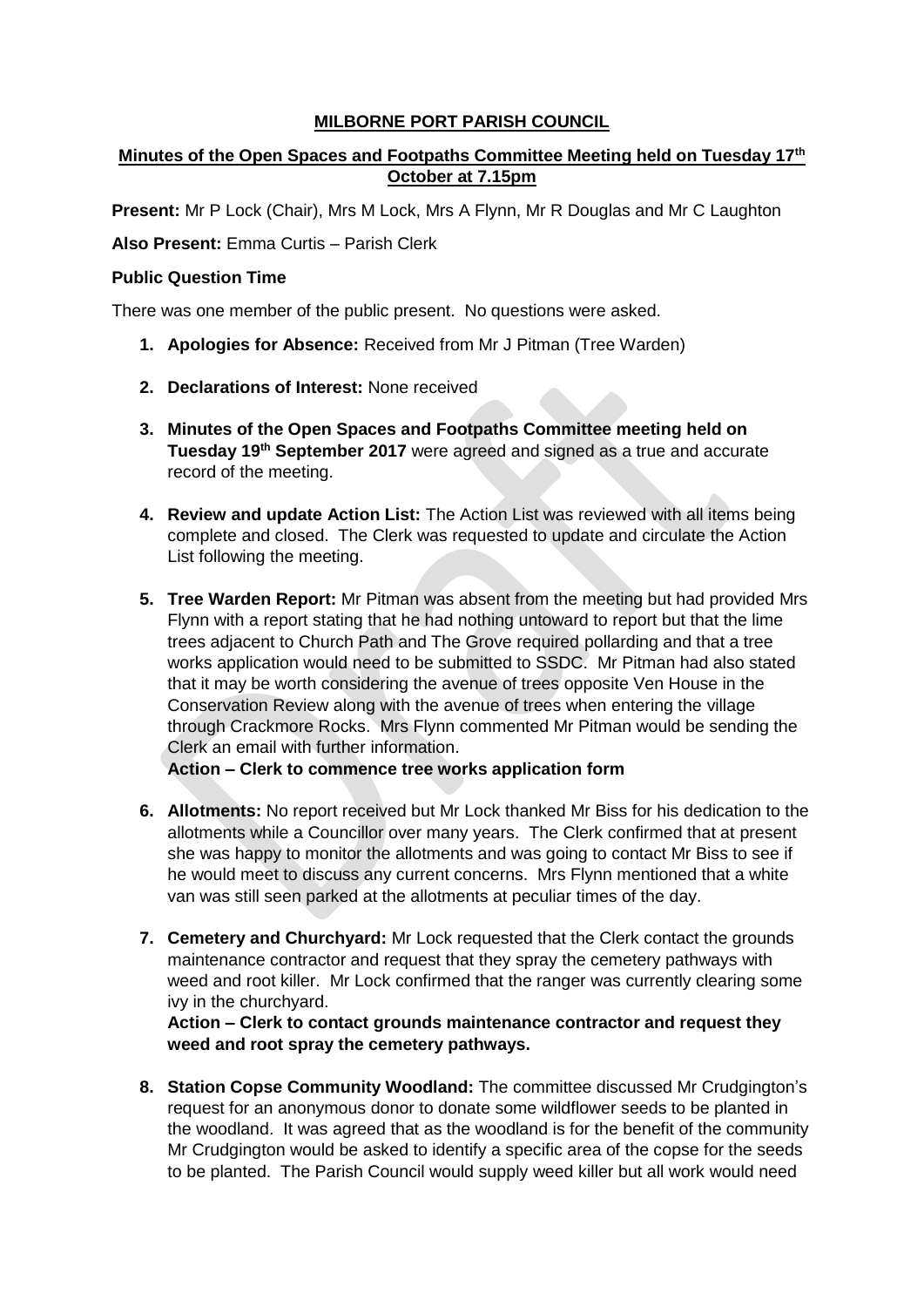to be completed by volunteers and any debris and dead nettles removed from the site by the volunteers. It was recommended that the preparation should take place during the autumn and that indigenous British wildflowers must be used. The Clerk confirmed that the dog waste bin had now been erected at the copse. **Action – Clerk to contact Mr Crudgington with the committee's response**

**9. The Clump, The Ball Court and The Grove:** No specific report received but Mrs Lock confirmed that the wall and fence had been repaired at The Clump and Mr Laughton suggested that some time and effort be made on maintaining that area.

## **10. Play Area Updates**

**Gainsborough:** Mrs Flynn explained that the hedge encroaching into the play area was massive overgrown and covering the path. Mr Lock confirmed that this would be attended by the ranger. The Clerk confirmed that a contractor had been requested to fix the broken bench and that this was in hand. Mrs Flynn mentioned again the ridges at the bottom of the skate ramps. The Clerk commented that she had passed this to Rob Parr at SSDC and he was sending an inspector out and would report back their findings. The Clerk said she would chase this up. To conclude Mrs Flynn confirmed that the new matting and equipment was being installed the week after half term and that the gate kept getting stuck open again. The Clerk said she would request the Handyman to look at this again.

## **Action – Clerk to chase up SSDC and contact the Handyman regarding the sticking gate**

**Springfield Road:** The Clerk confirmed that Mr Lockey had completed the painting of the roundabout and had said he was happy to continue completing the risk assessments. Mr Laughton said it would be worthwhile investigating replacing the old tatty shelter and agreed to look at styles and design. **Action – Mr Laughton to investigate new shelters**

**11. Consider options for village litter picks:** The Clerk stated that no volunteers had come forward. Mrs Lock suggested that the village be broken into street area groups responsible for litter in different areas and that she had contacted the WI for their feedback on this suggestion. She suggested that an option may be for villagers to adopt a street or area for litter picking. It was agreed that Mrs Lock would produce a leaflet/article to be distributed.

**Action – Mrs Lock to produce a leaflet/article to be distributed**

**12. Consider A30 Improvement proposals:** Mr Lock referred Councillors to the papers and draft letter he had distributed prior to the meeting. It was agreed and resolved to send the letter to the relevant stakeholders and the Clerk was requested to distribute. Mr Laughton took the opportunity to report on a positive meeting he had recently had with the new Highways representative for Milborne Port commenting that he hoped many actions would occur following the meeting. The Clerk was asked to type up a checklist of actions so these could be monitored. Mr Lock stated that a sign had been posted along Goathill Lane regarding the culvert not being cleaned for many years and asked the Clerk to chase up the cleaning schedule.

**Action – Clerk to write to A30 stakeholders, type up checklist following Highways meeting and chase up drain and gulley cleaning schedule.**